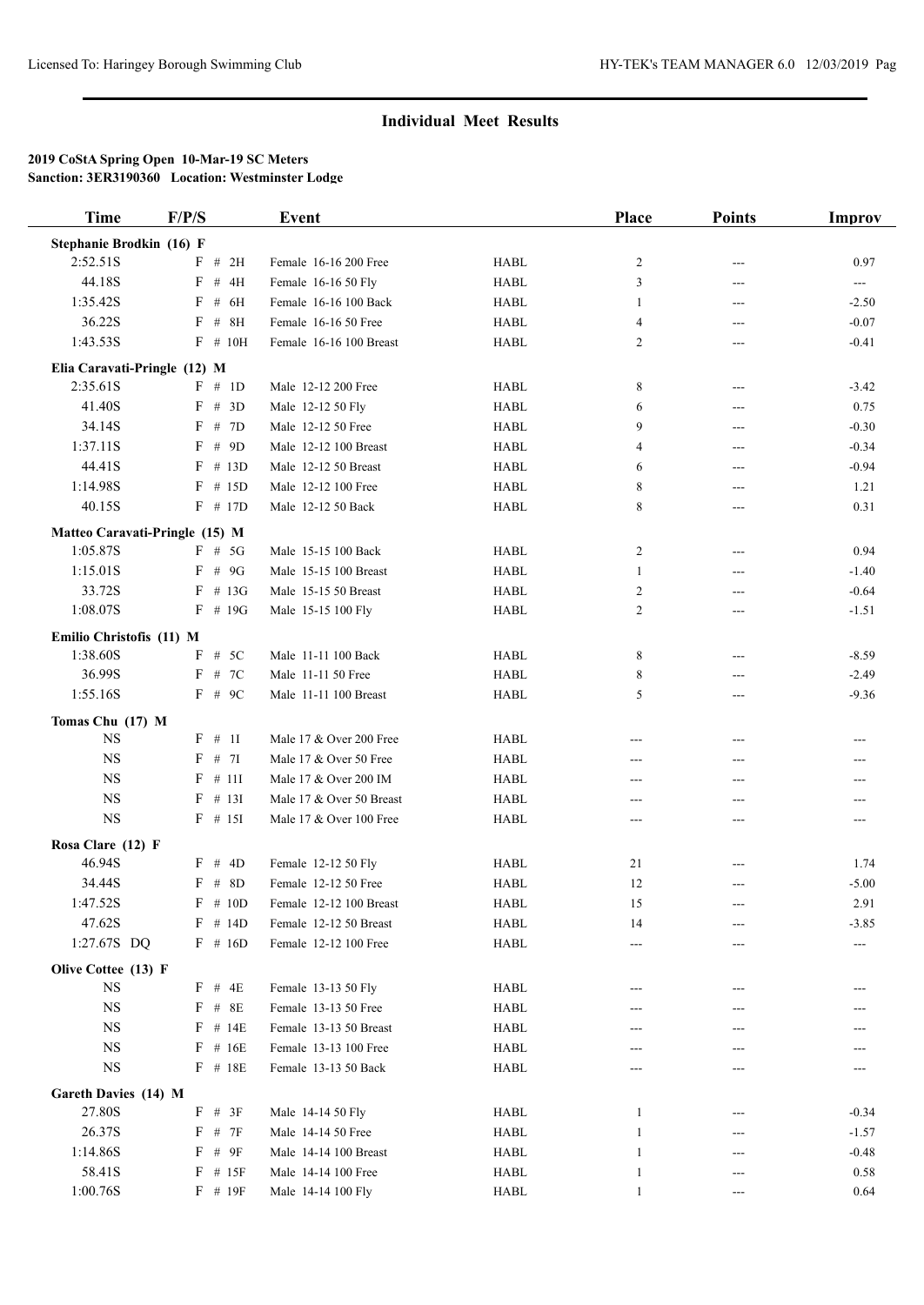| <b>Time</b>                  | F/P/S       | <b>Event</b>            |             | Place        | <b>Points</b> | Improv  |
|------------------------------|-------------|-------------------------|-------------|--------------|---------------|---------|
| Ocean Ellis-Carr (12) F      |             |                         |             |              |               |         |
| 43.36S                       | F # 4D      | Female 12-12 50 Fly     | <b>HABL</b> | 17           | ---           | 0.73    |
| 1:35.36S                     | $F$ # 6D    | Female 12-12 100 Back   | <b>HABL</b> | 14           | $---$         | 4.02    |
| 35.85S                       | # $8D$<br>F | Female 12-12 50 Free    | <b>HABL</b> | 13           | ---           | $-0.01$ |
| 1:20.40S                     | $F$ # 16D   | Female 12-12 100 Free   | <b>HABL</b> | 11           | ---           | $-1.82$ |
| 43.53S                       | $F$ # 18D   | Female 12-12 50 Back    | <b>HABL</b> | 14           | $---$         | 1.57    |
| 1:42.12S                     | $F$ # 20D   | Female 12-12 100 Fly    | <b>HABL</b> | 5            | ---           | 1.90    |
| Isabella Floriani (10) F     |             |                         |             |              |               |         |
| 2:52.66S                     | $F$ # 2B    | Female 10-10 200 Free   | <b>HABL</b> | 3            | $---$         | $-6.61$ |
| 1:37.39S                     | F # 6B      | Female 10-10 100 Back   | <b>HABL</b> | 4            | ---           | 2.70    |
| 36.76S                       | # $8B$<br>F | Female 10-10 50 Free    | <b>HABL</b> | 4            | ---           | $-1.02$ |
| 1:47.94S                     | $F \# 10B$  | Female 10-10 100 Breast | <b>HABL</b> | 3            | ---           | $-3.20$ |
| Shakil Giordani (16) M       |             |                         |             |              |               |         |
| 1:58.86S                     | $F$ # 1H    | Male 16-16 200 Free     | <b>HABL</b> | 1            | ---           | 3.40    |
| 57.43S                       | # 5H<br>F   | Male 16-16 100 Back     | <b>HABL</b> | 1            | $---$         | $-0.79$ |
| 24.68S                       | $F$ # 7H    | Male 16-16 50 Free      | <b>HABL</b> | 1            | ---           | 0.55    |
| 2:12.04S                     | $F$ # 11H   | Male 16-16 200 IM       | <b>HABL</b> | 1            | $---$         | $-8.71$ |
| 52.64S                       | # 15H<br>F  | Male 16-16 100 Free     | <b>HABL</b> | 1            | ---           | $-0.25$ |
| 26.43S                       | $F$ # 17H   | Male 16-16 50 Back      | <b>HABL</b> | 1            | ---           | $-0.31$ |
| Miranda Gomez-Velasco (14) F |             |                         |             |              |               |         |
| 40.70S                       | $F$ # 4F    | Female 14-14 50 Fly     | <b>HABL</b> | 5            | ---           | 2.62    |
| 33.73S                       | $F$ # $8F$  | Female 14-14 50 Free    | <b>HABL</b> | 9            | ---           | 0.90    |
| 47.85S                       | $F$ # 14F   | Female 14-14 50 Breast  | <b>HABL</b> | 4            | ---           | $-0.34$ |
| 1:13.49S                     | $F$ # 16F   | Female 14-14 100 Free   | <b>HABL</b> | 6            | ---           | $-0.51$ |
| 41.22S                       | $F$ # 18F   | Female 14-14 50 Back    | <b>HABL</b> | 4            | ---           | 0.26    |
| 1:36.73S                     | $F$ # 20F   | Female 14-14 100 Fly    | <b>HABL</b> | 4            | ---           | 7.35    |
| Max Green (15) M             |             |                         |             |              |               |         |
| 29.35S                       | $F$ # 3G    | Male 15-15 50 Fly       | <b>HABL</b> | 2            | ---           | 0.65    |
| 25.53S                       | $F$ # 7G    | Male 15-15 50 Free      | <b>HABL</b> | 1            | ---           | 0.22    |
| 2:19.29S                     | $F$ # 11G   | Male 15-15 200 IM       | <b>HABL</b> | 1            | ---           | $-2.11$ |
| 32.98S                       | $F$ # 13G   | Male 15-15 50 Breast    | <b>HABL</b> | 1            | ---           | 0.79    |
| 56.78S                       | $F$ # 15G   | Male 15-15 100 Free     | <b>HABL</b> | 1            |               | 1.29    |
| Georgia Greensmith (11) F    |             |                         |             |              |               |         |
| 47.56S                       | F # 4C      | Female 11-11 50 Fly     | HABL        | 11           |               | $-0.44$ |
| 36.93S                       | $F$ # 8C    | Female 11-11 50 Free    | <b>HABL</b> | 11           |               | $-0.41$ |
| 1:53.10S                     | $F$ # 10C   | Female 11-11 100 Breast | HABL        | 14           | ---           | 1.44    |
| Arun Hamilton McMahon (13) M |             |                         |             |              |               |         |
| 31.21S                       | $F$ # 3E    | Male 13-13 50 Fly       | HABL        | $\mathbf{1}$ | ---           | $-0.63$ |
| 1:10.60S                     | $F$ # $5E$  | Male 13-13 100 Back     | HABL        | 2            | ---           | 0.94    |
| 28.52S                       | $F$ # 7E    | Male 13-13 50 Free      | HABL        | 3            |               | $-0.81$ |
| 35.98S                       | $F$ # 13E   | Male 13-13 50 Breast    | HABL        | 1            | ---           | $-1.31$ |
| 30.86S                       | $F$ # 17E   | Male 13-13 50 Back      | HABL        | $\mathbf{1}$ | ---           | $-0.08$ |
|                              |             |                         |             |              |               |         |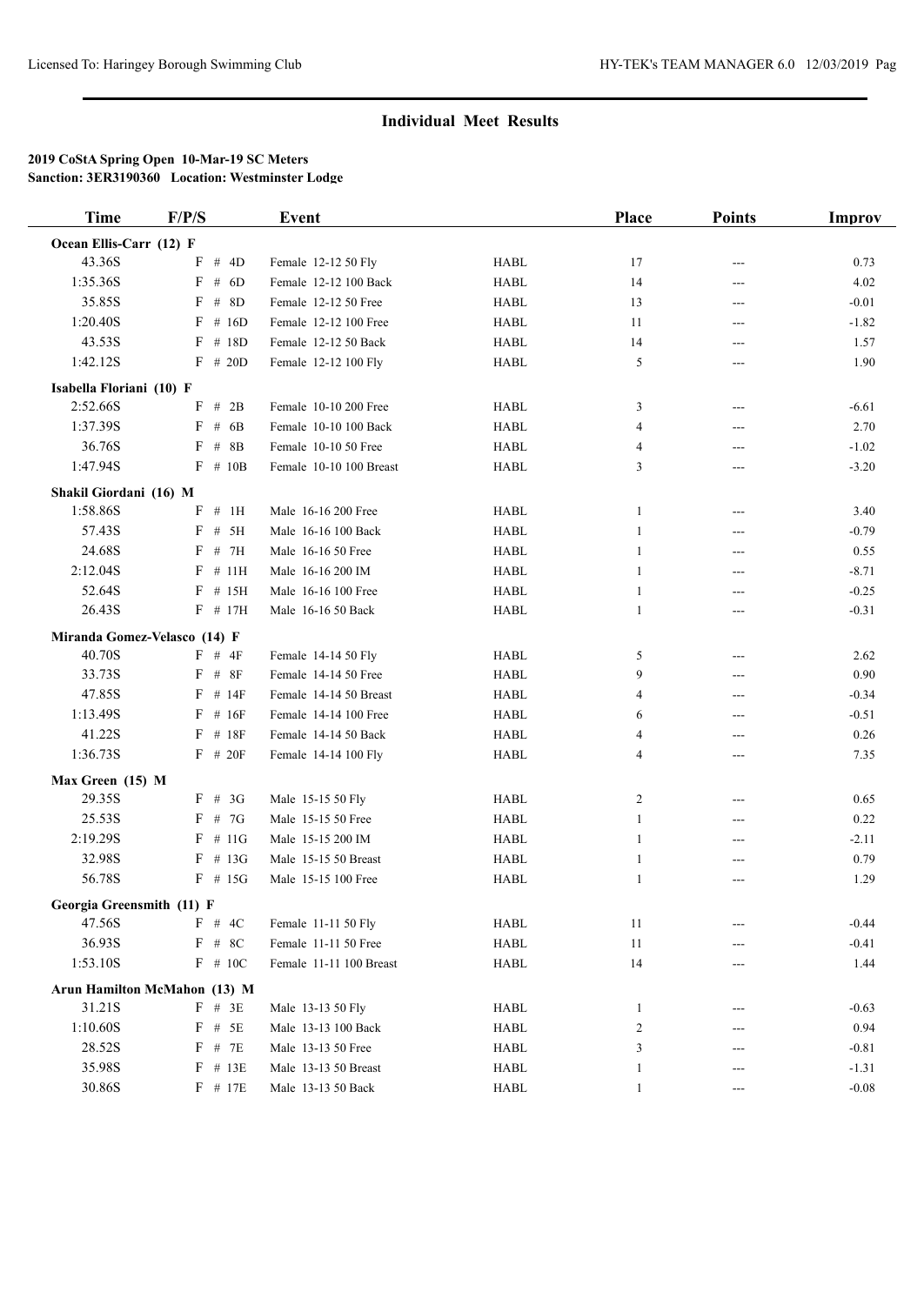| <b>Time</b>                  | F/P/S      | <b>Event</b>            |             | <b>Place</b>   | <b>Points</b>              | <b>Improv</b>            |
|------------------------------|------------|-------------------------|-------------|----------------|----------------------------|--------------------------|
| Stephen Harden-Wilson (13) M |            |                         |             |                |                            |                          |
| 2:32.03S                     | $F$ # 1E   | Male 13-13 200 Free     | <b>HABL</b> | 4              | $---$                      | $-2.77$                  |
| 37.20S                       | $F$ # 3E   | Male 13-13 50 Fly       | <b>HABL</b> | 9              | ---                        | $-0.47$                  |
| 1:19.08S                     | $F$ # 5E   | Male 13-13 100 Back     | <b>HABL</b> | 6              | ---                        | $-0.45$                  |
| 31.12S                       | $F$ # 7E   | Male 13-13 50 Free      | <b>HABL</b> | 9              | ---                        | $\qquad \qquad -$        |
| 2:57.00S                     | $F$ # 11E  | Male 13-13 200 IM       | <b>HABL</b> | 5              | ---                        | 1.68                     |
| 43.97S                       | $F$ # 13E  | Male 13-13 50 Breast    | <b>HABL</b> | 6              | ---                        | $-0.84$                  |
| 1:10.45S                     | $F$ # 15E  | Male 13-13 100 Free     | <b>HABL</b> | 8              | ---                        | 1.24                     |
| 35.77S                       | $F$ # 17E  | Male 13-13 50 Back      | <b>HABL</b> | 4              | ---                        | $-1.98$                  |
| Iolanda Heath (12) F         |            |                         |             |                |                            |                          |
| 1:33.76S DQ                  | $F$ # 6D   | Female 12-12 100 Back   | <b>HABL</b> | ---            | ---                        | $\cdots$                 |
| 37.96S                       | $F$ # 8D   | Female 12-12 50 Free    | <b>HABL</b> | 16             | ---                        | $-0.01$                  |
| 1:49.25S                     | $F \# 10D$ | Female 12-12 100 Breast | <b>HABL</b> | 16             | ---                        | $-1.45$                  |
| Jamie Holland (13) M         |            |                         |             |                |                            |                          |
| 2:50.85S                     | F # 1E     | Male 13-13 200 Free     | <b>HABL</b> | 7              | $---$                      | $-2.51$                  |
| 44.35S                       | $F$ # 3E   | Male 13-13 50 Fly       | <b>HABL</b> | 12             | ---                        | $-0.42$                  |
| 1:36.04S DQ                  | $F$ # 5E   | Male 13-13 100 Back     | <b>HABL</b> | $---$          | ---                        | $\hspace{0.05cm} \ldots$ |
| 36.25S                       | $F$ # 7E   | Male 13-13 50 Free      | <b>HABL</b> | 15             | ---                        | $-0.20$                  |
| X 3:25.15S                   | $F$ # 11E  | Male 13-13 200 IM       | <b>HABL</b> | ---            | ---                        | $-4.19$                  |
| Kathryn Holland (13) F       |            |                         |             |                |                            |                          |
| 43.30S                       | $F$ # 4E   | Female 13-13 50 Fly     | <b>HABL</b> | 14             | $\qquad \qquad \text{---}$ | $-0.23$                  |
| 1:26.46S                     | $F$ # 6E   | Female 13-13 100 Back   | <b>HABL</b> | 10             | ---                        | $-4.08$                  |
| 35.56S                       | $F$ # 8E   | Female 13-13 50 Free    | <b>HABL</b> | 16             | ---                        | 0.03                     |
| 1:47.24S                     | $F$ # 10E  | Female 13-13 100 Breast | <b>HABL</b> | 11             | ---                        | 1.74                     |
| X 3:13.41S                   | $F$ # 12E  | Female 13-13 200 IM     | <b>HABL</b> | ---            | ---                        | $-39.67$                 |
| Hayden Hoole (15) M          |            |                         |             |                |                            |                          |
| 28.76S                       | $F$ # 3G   | Male 15-15 50 Fly       | <b>HABL</b> | 1              | ---                        | 0.36                     |
| 1:16.79S                     | $F$ # 9G   | Male 15-15 100 Breast   | <b>HABL</b> | $\overline{c}$ | $---$                      | $-0.55$                  |
| 2:27.44S                     | $F$ # 11G  | Male 15-15 200 IM       | <b>HABL</b> | 3              | ---                        | $\sim$                   |
| 59.77S                       | $F$ # 15G  | Male 15-15 100 Free     | <b>HABL</b> | 2              | ---                        | 0.97                     |
| 33.88S                       | $F$ # 17G  | Male 15-15 50 Back      | <b>HABL</b> | 4              | ---                        | 3.08                     |
| Alvina Jakupi (12) F         |            |                         |             |                |                            |                          |
| 3:24.40S                     | F # 2D     | Female 12-12 200 Free   | <b>HABL</b> | 9              | ---                        | $\hspace{0.05cm} \ldots$ |
| 1:40.49S                     | F # 6D     | Female 12-12 100 Back   | <b>HABL</b> | 15             | ---                        | 2.24                     |
| 38.16S                       | $F$ # 8D   | Female 12-12 50 Free    | HABL        | 17             | ---                        | 0.63                     |
| 1:29.83S                     | $F \# 16D$ | Female 12-12 100 Free   | HABL        | 15             | ---                        | 4.63                     |
| 46.38S                       | $F$ # 18D  | Female 12-12 50 Back    | <b>HABL</b> | 17             | ---                        | 2.88                     |
| Faith Jones (13) F           |            |                         |             |                |                            |                          |
| 2:47.30S                     | $F$ # 2E   | Female 13-13 200 Free   | HABL        | 10             | ---                        | $-1.45$                  |
| 41.44S                       | $F$ # 4E   | Female 13-13 50 Fly     | HABL        | 12             | ---                        | $-1.17$                  |
| 35.66S                       | $F$ # 8E   | Female 13-13 50 Free    | <b>HABL</b> | 17             | ---                        | 0.18                     |
| 3:12.33S                     | $F$ # 12E  | Female 13-13 200 IM     | HABL        | $10\,$         | ---                        | $-19.67$                 |
| Rory Keenan-Gray (12) M      |            |                         |             |                |                            |                          |
| 42.51S                       | F # 3D     | Male 12-12 50 Fly       | HABL        | 7              |                            |                          |
| 36.92S                       | F # 7D     | Male 12-12 50 Free      | <b>HABL</b> | 13             | ---                        |                          |
| 1:50.76S                     | F # 9D     | Male 12-12 100 Breast   | HABL        | 9              |                            |                          |
| 51.95S                       | $F$ # 13D  | Male 12-12 50 Breast    | HABL        | 14             | ---                        |                          |
| 1:26.60S                     | $F$ # 15D  | Male 12-12 100 Free     | <b>HABL</b> | 11             |                            |                          |
| 46.59S                       | $F$ # 17D  | Male 12-12 50 Back      | HABL        | 12             | ---                        | $---$                    |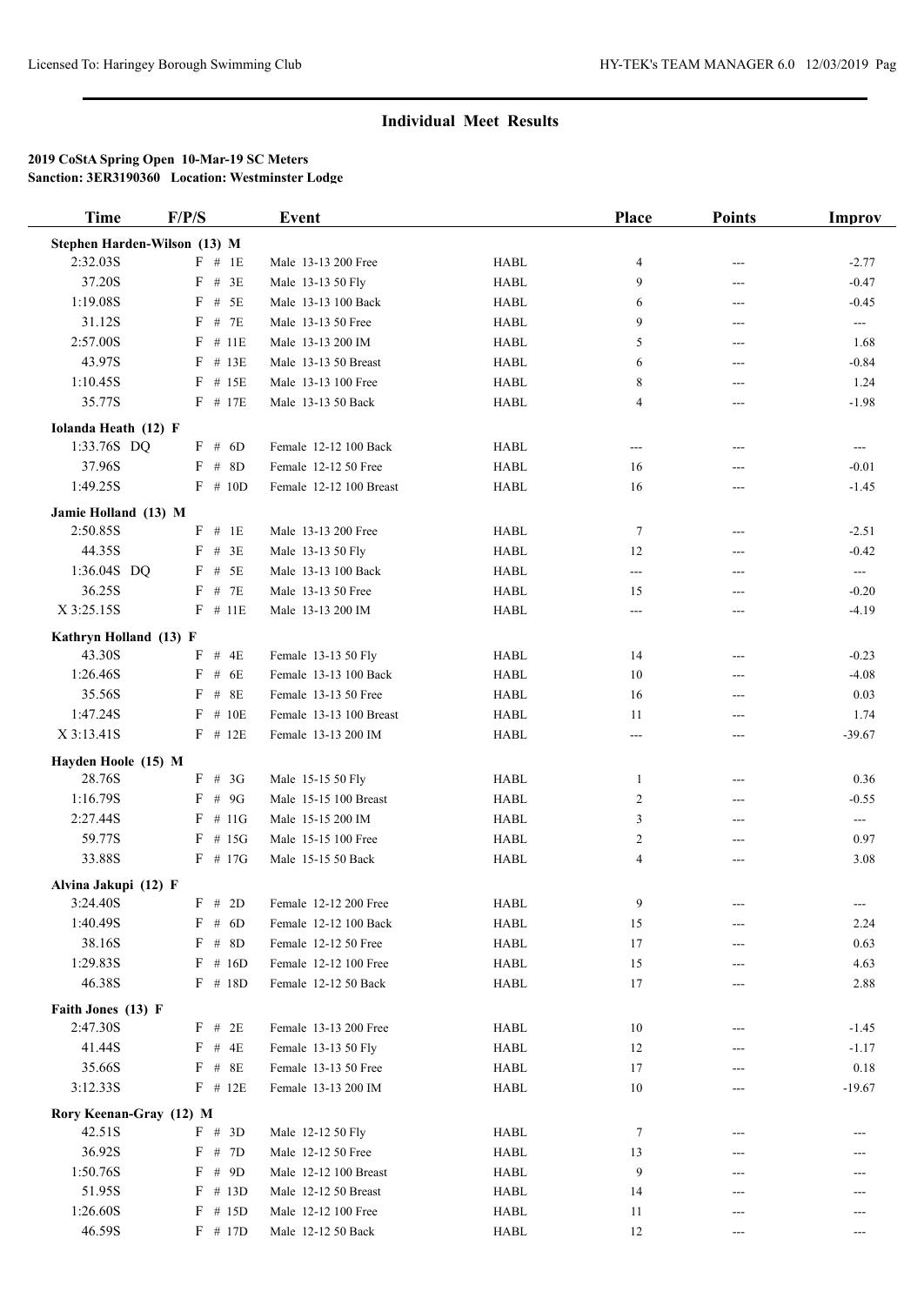| <b>Time</b>               | F/P/S      | Event                     |             | <b>Place</b>   | <b>Points</b> | Improv                     |
|---------------------------|------------|---------------------------|-------------|----------------|---------------|----------------------------|
| Alfred Lucas (17) M       |            |                           |             |                |               |                            |
| <b>NS</b>                 | $F$ # 5I   | Male 17 & Over 100 Back   | <b>HABL</b> | ---            |               |                            |
| $_{\rm NS}$               | $F$ # 7I   | Male 17 & Over 50 Free    | <b>HABL</b> | ---            | ---           | ---                        |
| <b>NS</b>                 | F # 9I     | Male 17 & Over 100 Breast | <b>HABL</b> | ---            | ---           |                            |
| <b>NS</b>                 | $F$ # 111  | Male 17 & Over 200 IM     | <b>HABL</b> | ---            | ---           |                            |
| Leila Mentesh (15) F      |            |                           |             |                |               |                            |
| 43.46S                    | $F$ # 14G  | Female 15-15 50 Breast    | <b>HABL</b> | 5              | $---$         | $-0.32$                    |
| 1:14.37S                  | $F$ # 16G  | Female 15-15 100 Free     | <b>HABL</b> | 4              | ---           | 0.63                       |
| 37.86S                    | $F$ # 18G  | Female 15-15 50 Back      | <b>HABL</b> | 1              | ---           | $-1.11$                    |
| 1:30.86S                  | $F$ # 20G  | Female 15-15 100 Fly      | <b>HABL</b> | 1              | ---           | 0.60                       |
| Clara Mistry (10) F       |            |                           |             |                |               |                            |
| 47.44S                    | F # 4B     | Female 10-10 50 Fly       | <b>HABL</b> | 6              | $---$         | $-0.06$                    |
| 39.79S                    | $F$ # 8B   | Female 10-10 50 Free      | <b>HABL</b> | 8              | ---           | $-3.06$                    |
| 1:51.90S                  | $F \# 10B$ | Female 10-10 100 Breast   | <b>HABL</b> | 5              | ---           | $-0.31$                    |
| 51.35S                    | $F$ # 14B  | Female 10-10 50 Breast    | <b>HABL</b> | 6              | ---           | $-2.15$                    |
| 43.93S                    | $F$ # 18B  | Female 10-10 50 Back      | <b>HABL</b> | $\overline{4}$ | ---           | $-2.76$                    |
| Shameiah Nanton (9) F     |            |                           |             |                |               |                            |
| 3:05.23S                  | $F$ # 2A   | Female 9-9 200 Free       | <b>HABL</b> | 2              | ---           | $-3.85$                    |
| 47.70S                    | $F$ # 4A   | Female 9-9 50 Fly         | <b>HABL</b> | 3              | ---           | 3.83                       |
| 40.78S                    | $F$ # $8A$ | Female 9-9 50 Free        | <b>HABL</b> | 3              | ---           | 2.10                       |
| 51.07S                    | $F$ # 14A  | Female 9-9 50 Breast      | <b>HABL</b> | 3              | ---           | $-2.10$                    |
| 1:29.92S                  | $F$ # 16A  | Female 9-9 100 Free       | <b>HABL</b> | 3              | ---           | 6.05                       |
| 46.74S DQ                 | $F$ # 18A  | Female 9-9 50 Back        | <b>HABL</b> | $---$          | ---           | $\qquad \qquad \text{---}$ |
| Dina Paduraru (15) F      |            |                           |             |                |               |                            |
| 37.42S                    | $F$ # 4G   | Female 15-15 50 Fly       | <b>HABL</b> | 4              | ---           | $-0.64$                    |
| 1:22.01S                  | $F$ # 6G   | Female 15-15 100 Back     | <b>HABL</b> | 2              | ---           | $-0.87$                    |
| 30.73S                    | $F$ # 8G   | Female 15-15 50 Free      | <b>HABL</b> | 5              | ---           | $-0.21$                    |
| 1:32.29S                  | $F \# 10G$ | Female 15-15 100 Breast   | <b>HABL</b> | 2              | ---           | 1.91                       |
| 41.26S                    | $F \# 14G$ | Female 15-15 50 Breast    | <b>HABL</b> | 4              | ---           | 1.30                       |
| 1:08.90S                  | $F$ # 16G  | Female 15-15 100 Free     | <b>HABL</b> | 3              | ---           | 0.50                       |
| 39.40S                    | $F$ # 18G  | Female 15-15 50 Back      | <b>HABL</b> | 2              | ---           | 1.53                       |
| Luca Paduraru (12) M      |            |                           |             |                |               |                            |
| 1:03.77S                  | F # 3D     | Male 12-12 50 Fly         | <b>HABL</b> | $10\,$         |               | $-7.31$                    |
| 40.06S                    | F # 7D     | Male 12-12 50 Free        | HABL        | 16             | ---           | $-0.20$                    |
| 1:54.62S                  | F # 9D     | Male 12-12 100 Breast     | <b>HABL</b> | 11             |               | $-1.60$                    |
| 50.96S                    | $F$ # 13D  | Male 12-12 50 Breast      | <b>HABL</b> | 13             | ---           | $-0.97$                    |
| 1:39.08S                  | $F$ # 15D  | Male 12-12 100 Free       | HABL        | 12             |               | 10.19                      |
| 49.49S                    | $F$ # 17D  | Male 12-12 50 Back        | HABL        | 14             |               | $-5.45$                    |
| Francesca Rattigan (11) F |            |                           |             |                |               |                            |
| 37.94S                    | F # 4C     | Female 11-11 50 Fly       | <b>HABL</b> | 4              | ---           | $-1.66$                    |
| 1:28.75S                  | F # 6C     | Female 11-11 100 Back     | HABL        | 6              | ---           | $-1.27$                    |
| 33.84S                    | $F$ # 8C   | Female 11-11 50 Free      | HABL        | 1              |               | 0.10                       |
| 1:21.09S                  | $F$ # 16C  | Female 11-11 100 Free     | HABL        | 7              | ---           | 1.73                       |
| 40.89S                    | $F$ # 18C  | Female 11-11 50 Back      | <b>HABL</b> | 4              | ---           | 0.79                       |